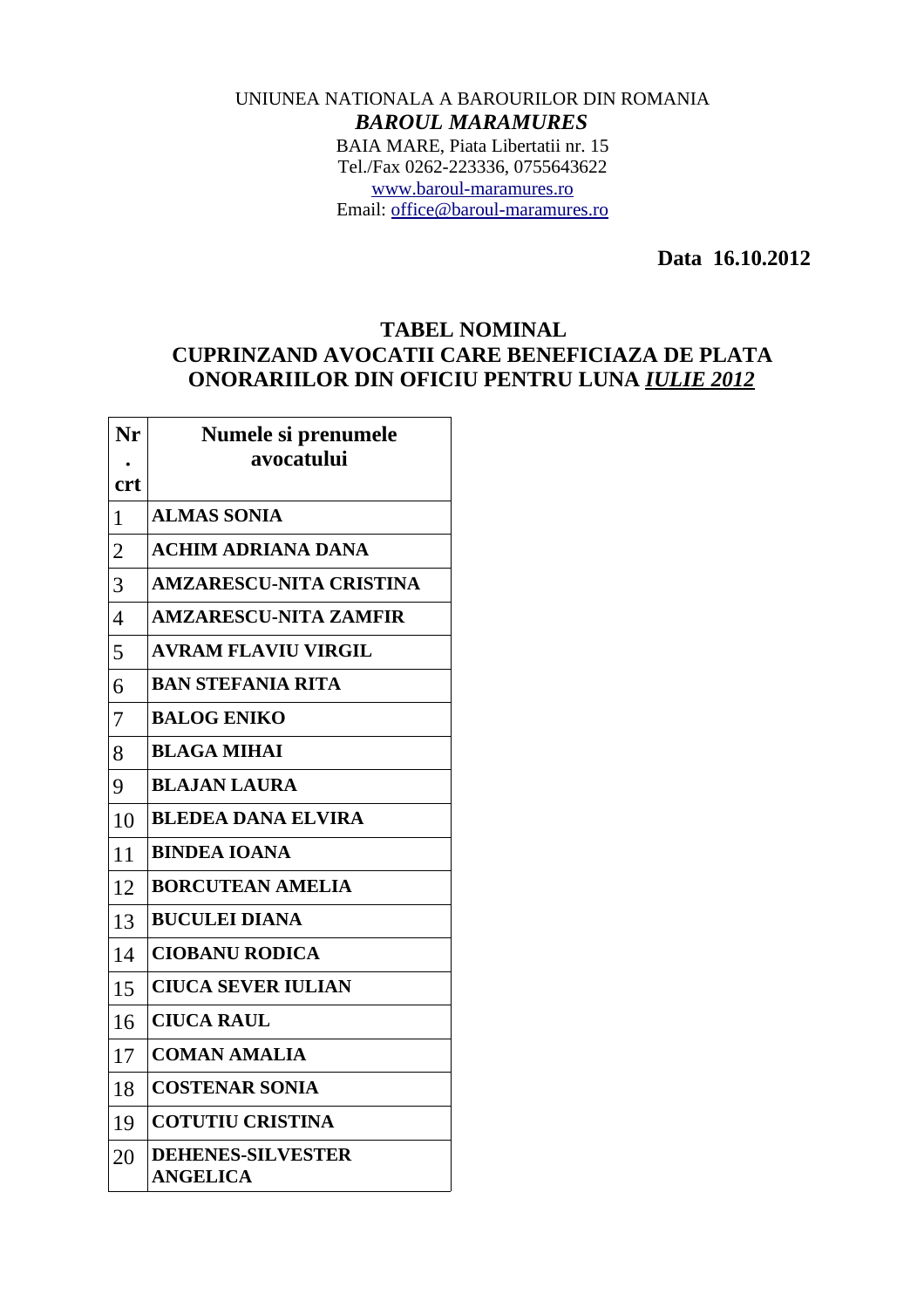| 21 | DINDILIGAN ROMAN ROXANA       |
|----|-------------------------------|
| 22 | <b>DRAGOMIR IULIANA</b>       |
| 23 | <b>ENE SOLOMCIUC DIANA</b>    |
| 24 | <b>FARCAS MADALINA</b>        |
| 25 | <b>GHIRAN CLAUDIA</b>         |
| 26 | <b>GIURGIU ADRIAN</b>         |
| 27 | <b>GIURGIU LIANA</b>          |
| 28 | <b>GRAD OVIDIU</b>            |
| 29 | <b>GORON ANAMARIA</b>         |
| 3  | <b>HORGOS RAZVAN</b>          |
| 31 | <b>IACOB DIANA</b>            |
| 32 | <b>IACOB NATALIA</b>          |
| 33 | <b>ILEA DELIA MARIA</b>       |
| 34 | <b>ILUTI ALINA</b>            |
| 35 | <b>INDRE LIVIU</b>            |
| 36 | <b>INDRE TIMEA</b>            |
| 37 | <b>IUSCO VIORICA</b>          |
| 38 | <b>LADANYI HORGOS ANDREEA</b> |
| 39 | <b>LEONTE CORNELIA</b>        |
| 40 | <b>LIBOTEAN IONELA</b>        |
| 41 | <b>LUPSE MARINELA</b>         |
| 42 | <b>MAROZSAN RALUCA</b>        |
| 43 | <b>MIHALCA DELIA</b>          |
| 44 | MIHALI ANISOARA               |
| 45 | <b>MOTOC ANDRADA</b>          |
| 46 | <b>OLAR IULIA</b>             |
| 47 | <b>ONITA IVASCU ADRIAN</b>    |
| 48 | PETRAN MANUELA                |
| 49 | <b>POP PETRE</b>              |
| 50 | <b>POP VASILE</b>             |
| 51 | <b>RADU CRISTIAN</b>          |
| 52 | <b>RADU VALENTIN</b>          |
| 53 | <b>RADU EMIL OVIDIU</b>       |